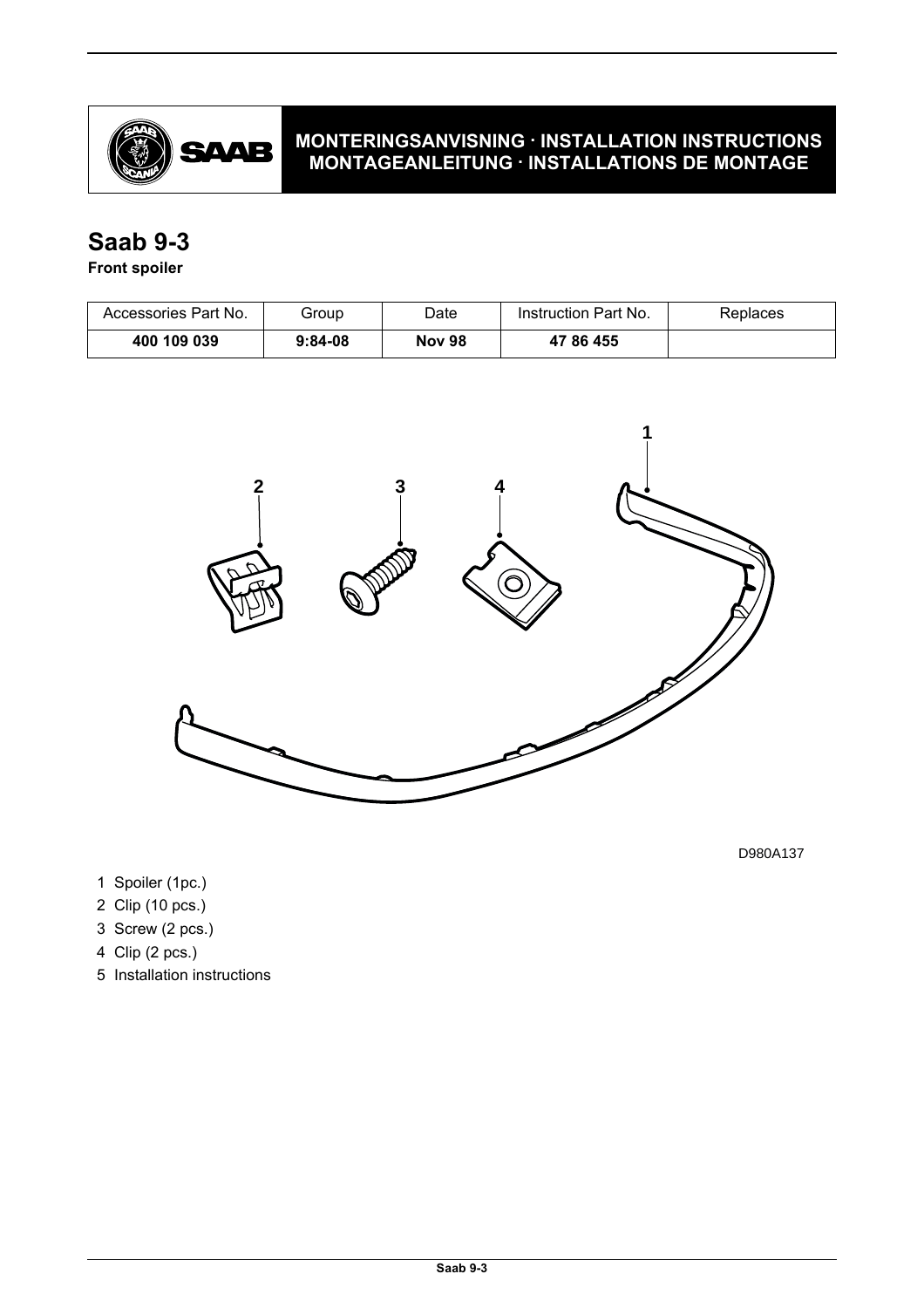

The spoiler is already primed and therefore ready for painting.

- 1 Paint the spoiler in the body colour. See "Directions for painting pre-primed PP/EPDMplastic" in these installation instructions.
- 2 Place the car on a lift and raise it.
- 3 Remove the air shields.
- 4 Wash the bottom of the bumper to make it easier to locate the markings. The markings are in the form of small nipples.
- 5 Mask the painted section of the bumper above the markings with masking tape.
- 6 Cut out the 10 holes into which the spoiler's plastic tabs are to be fitted as follows:
	- a Locate the markings.
	- b Place the point of the special knife, part no. (16) 82 93 227, midway between the markings with the flat side face up.
	- c Cut out the top part of the hole by pressing in the special knife until the spike has left a mark.

### **Important**

#### Take care!

The special knife must be pressed horizontally and at right-angles to the bumper shell.

the mark left by the spike. Cut out the bottom part of the hole.

7 Cut away about 1 cm of the rear edge of the bumper, see illustration, on both sides. Make sure the top is cut away completely.

This is to make room for the spoiler.

d Turn over the knife and place the point into